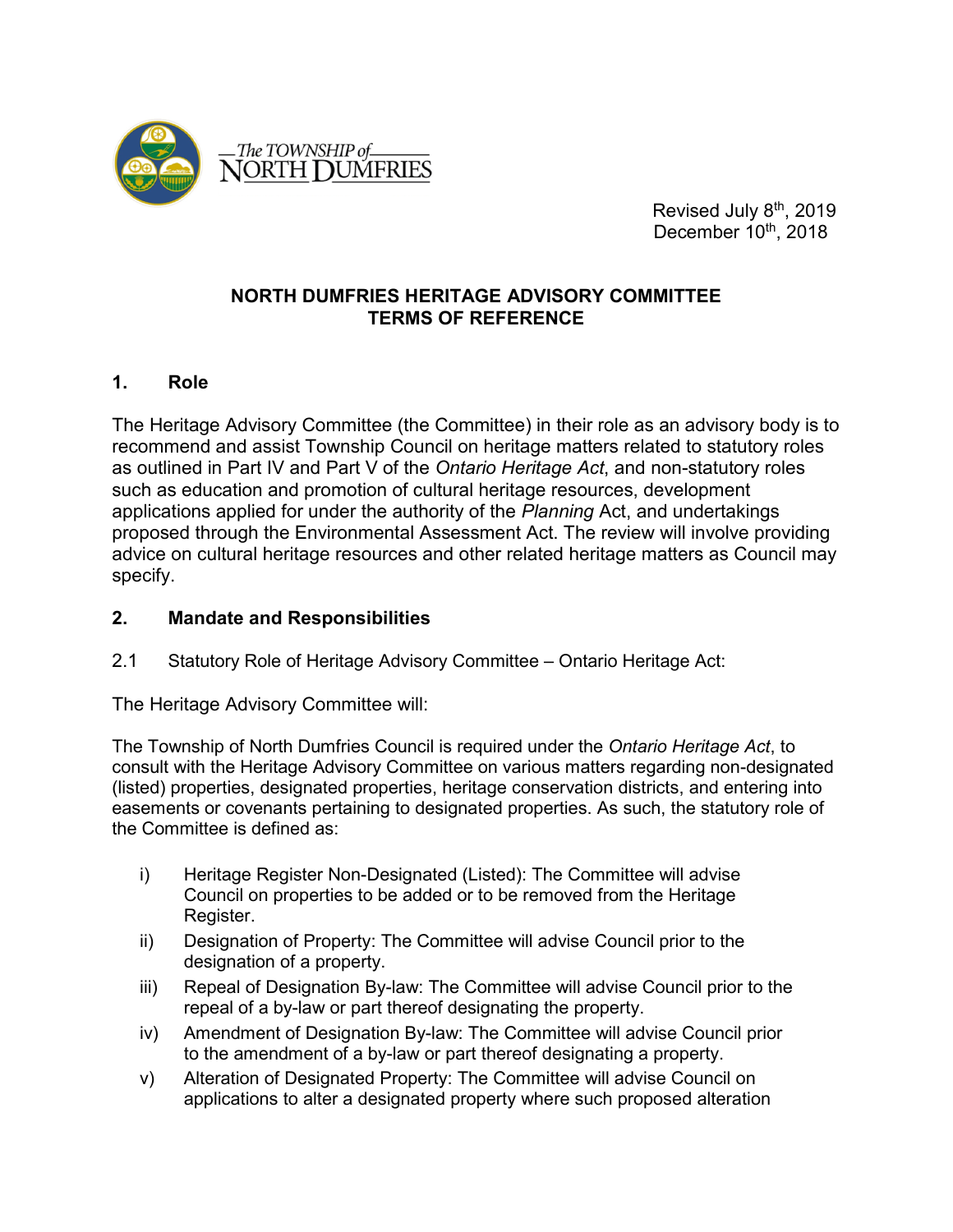```
Terms of Reference
North Dumfries Heritage Advisory Committee
July 8, 2019
```
may affect the reasons for designation as set out in the by-law designating the property.

- vi) Demolition Designated Property: The Committee will advise Council on applications to demolish or remove any structure on designated property.
- vii) Easements/Covenants: The Committee will advise Council before passing by-laws entering into easements or covenants with the owners of real property, or interests therein, for the conservation of buildings of historical or architectural value or interest.
- viii) Heritage Conservation Districts: The Committee will advise Council on a study regarding a heritage conservation district, before passing a by-law adopting a heritage conservation district plan, or on an application to demolish or remove any building or structure on a property in a heritage conservation district.
- 2.2 Non-Statutory Role of Heritage Advisory Committee Ontario Heritage Act:
	- i) Demolition Non-Designated (Listed) Property: The Committee may advise Council when a notice is received from an owner to demolish or remove a building or structure that is on a non-designated (listed) property.
- 2.3 Non-Statutory Role of Heritage Advisory Committee Other:
	- i) Promote public participation in heritage matters through education, engagement and stewardship campaigns that are designed to raise the profile and importance of heritage resources located throughout the Township;
	- ii) Develop a community recognition program for heritage conservation for the consideration and approval of Council;
	- iii) Provide advice and recommendations to Council as to how the conservation of heritage resources and cultural landscapes may be achieved through the adoption of appropriate policies, such as Official Plans, Zoning By-laws and other potential instruments;
	- iv) Comment and recommend to Council on various *Planning Act* or *Environmental Assessment* undertakings which may impact upon a cultural heritage resource;
	- v) The Committee will provide advice to Council on scoping or waiving the requirement for a Cultural Heritage Impact Assessment (CHIA) and will assist the Township in the review of draft and final CHIAs as per the Township of North Dumfries Cultural Heritage Impact Assessment Terms of Reference (Revised November 2018);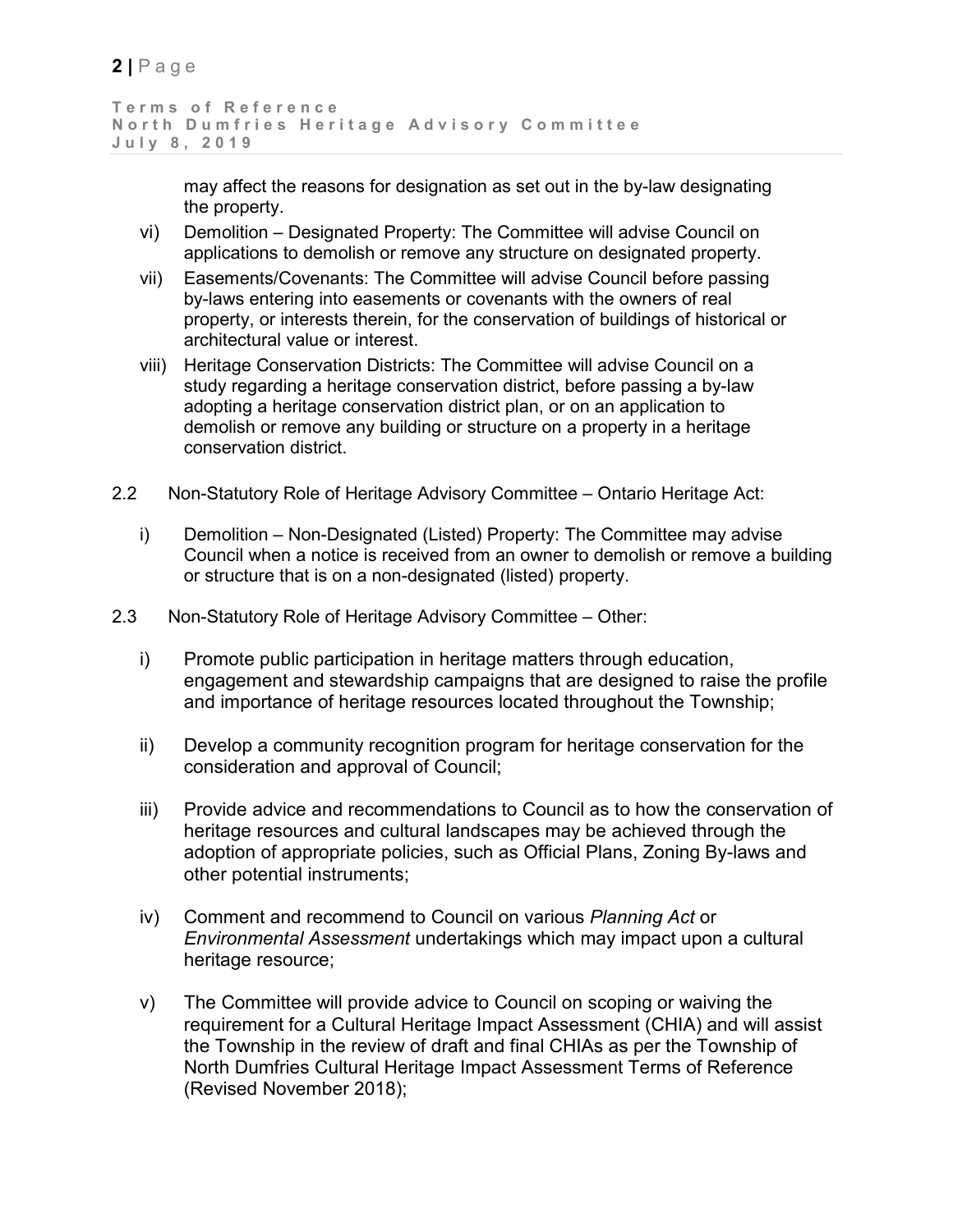```
Terms of Reference
North Dumfries Heritage Advisory Committee
July 8, 2019
```
- vi) Advise Council as to new heritage legislation initiatives and the implications arising from the new provisions; and,
- vii) Undertake special projects and/or assignments as identified by Council associated with heritage resources, cultural landscapes and other similar matters.

## **3. Reporting Structure and Work Plan**

The Heritage Advisory Committee is to serve as an advisory body to Council. The Committee does not have any delegated authority or decision making capacity. Recommendations which require Council action will be placed on the Council Agenda for consideration.

Recommendations requiring implementation and/or expenditures will be reviewed by Staff and considered by Council.

The Committee will make a presentation to Council in the form of an annual report outlining the accomplishments of the Committee for the previous year and establishing a work plan for the future year.

Typically, on business matters on the Agenda, decisions are made based upon group consensus of those members present at the meeting and would be recorded accordingly in the Minutes of Meeting. Where a Recommendation is made to Council on an action item, a Resolution carried by the voting majority will be required.

In the event of a tie vote, the motion will not carry.

### **4. Committee Composition and Qualifications**

The Heritage Advisory Committee shall be comprised of a minimum of five members with a maximum of nine members. One member of Council shall be appointed to the Committee by Council. The Mayor shall be an ex-officio member. Council shall appoint members to the Committee by By-law. The appointments to the Committee shall run concurrent with the term of Council.

The appointed members to the Committee present at the scheduled meeting will be deemed to be the voting members.

Members to the Committee will be appointed by Council from an advertised recruitment campaign. Members will be selected based upon their special expertise, experience, dedication and commitment to the Committee's mandate.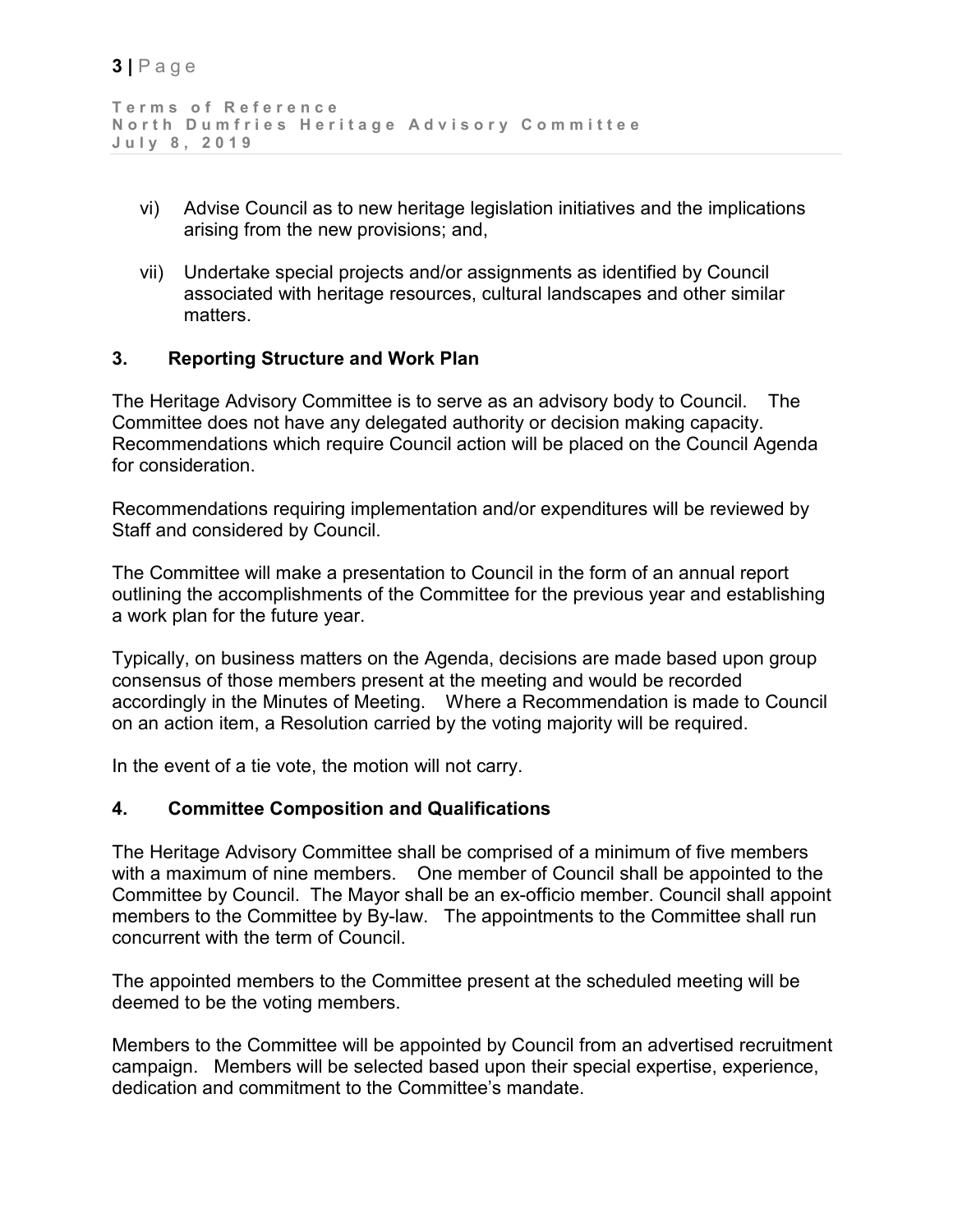**4 |** Page

```
Terms of Reference
North Dumfries Heritage Advisory Committee
July 8, 2019
```
The membership of the Committee will be reviewed and evaluated annually by Council based on the ability of members to carry out their advisory duties, attendance and participation. Council has the ability to remove members from the Committee should they fail to fulfil their responsibilities to the Committee.

In order to maintain a high level of commitment and ensure business continuity, members may be required to resign if they have been absent for more than two (2) consecutive meetings without good cause.

Resignation of a member during the term must be given in writing to the Township Clerk. Township Council will review and consider whether to undertake a recruitment campaign to backfill the vacancy, however, at no point will the membership of the Advisory Committee be less than five (5) members.

## **5. Appointment of Chair and Vice-Chair**

The Chair of the Committee shall be a member of Council appointed to the Committee by Council. The Vice-Chair shall be elected by a voting majority by the appointed members. The Chair and Vice-Chair positions will be for the term of Council.

The Chair shall be responsible for conducting the meeting in accordance with the relevant Township By-laws and procedures and will facilitate the discussion at each meeting pursuant to the published meeting Agenda and the Committee's mandate. The Vice-Chair will act in the capacity of the Chair in the absence of the Chair.

The Chair will work with the Recording Secretary to prepare meeting Agendas and the circulation of material to the Committee in advance of the meeting date.

### **6. Committee Administration**

A Recording Secretary will be provided from a pool of Township Staff. The Recording Secretary will provide support with Agenda preparation, taking of Meeting Minutes, and, will provide organizational and procedural support to the Committee.

Technical support on Agenda items may necessitate from time to time the presence of Staff to appear before the Committee at scheduled meetings. Technical support and the requested presence of Staff will be coordinated through the Reporting Secretary and the appropriate Department Head.

Staff resource liaison and support to the Committee do not have voting privileges. All Committee Agendas and Minutes of Meeting will be posted by the Recording Secretary on the Township's website.

The Committee Meeting Schedule will be posted on the Township's website.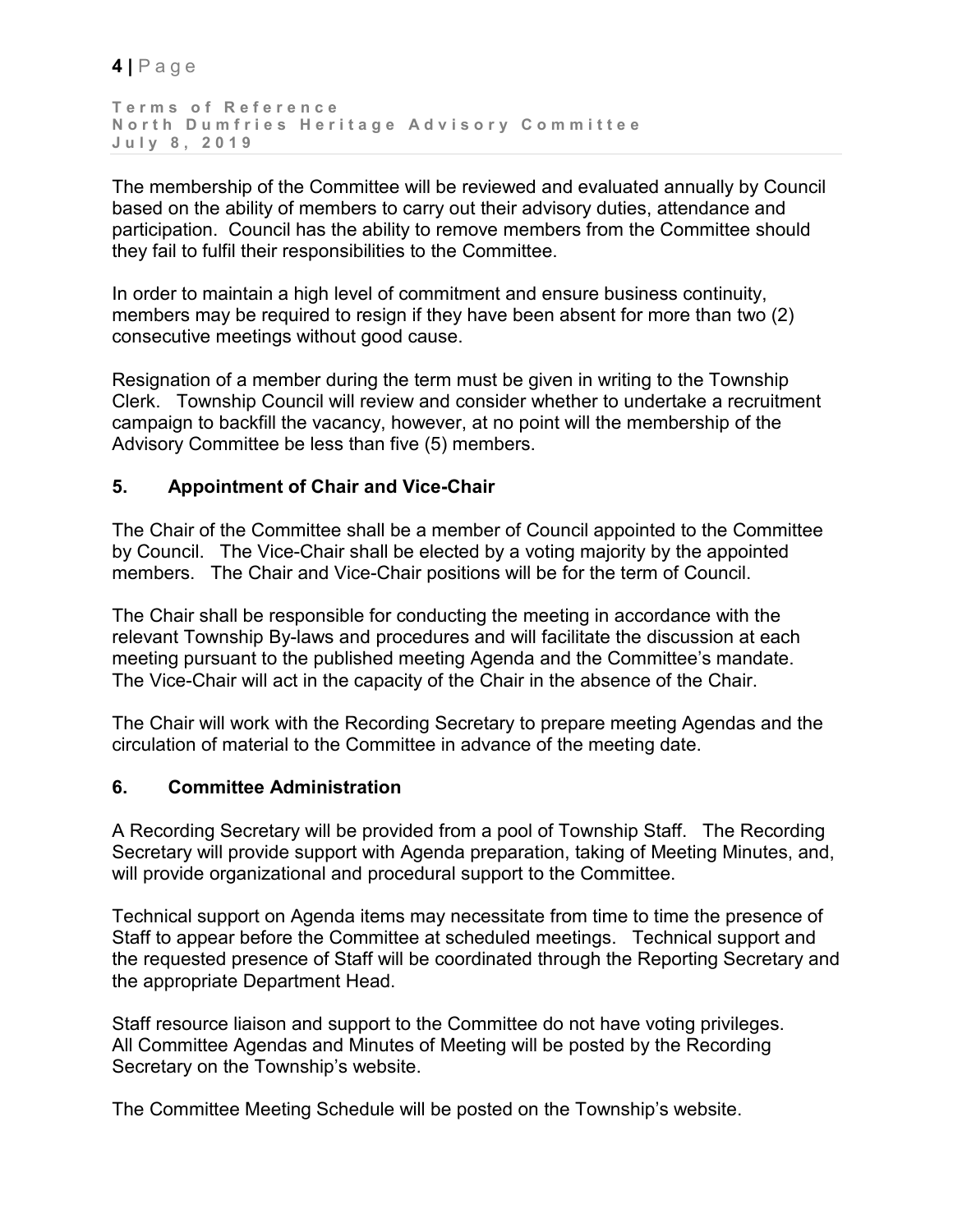```
Terms of Reference
North Dumfries Heritage Advisory Committee
July 8, 2019
```
Agendas will be circulated to the Committee and posted on the Township's website a minimum of six (6) calendar days prior to the scheduled meeting date.

# **7. Sub-Committees and Working Groups**

The Heritage Advisory Committee may form sub-committees and working groups as may be necessary to complete specific tasks related to the Committee's mandate and work plan. These sub-committees and working groups must be comprised of Committee members.

## **8. Conduct**

The action of all appointed members of the Committee shall be governed by the Code of Conduct for Employees & Volunteers.

Where not otherwise specified in these Terms of Reference, conduct and procedures of the Committee will be governed by the relevant sections of the Township's Procedural By-law.

# **9. Meetings**

It is expected that the Committee will meet at least four (4) times a year on a quarterly basis. Meetings for the year will be established at the beginning of each calendar year during the term. The Committee may choose not to hold meetings during the summer months (July / August) or if there are insufficient Agenda items requiring consideration with regard to the workplan.

All Committee meetings are open to the public and are subject to the provisions of Section 239 of the *Municipal Act*.

Meetings of the Committee shall not conflict with regular meetings of Regular Council, Council Committee of the Whole, or, Council – Planning Meeting.

The Chair may call additional meetings to discuss urgent or time sensitive matters, but must give a minimum of eight (8) calendar days Notice to members and to the Public. All regular meetings of the Committee will be scheduled for a weeknight (Monday to Thursday), commencing no earlier than 6:30 pm

## **10. Quorum**

The calculation of quorum to conduct business of the Heritage Advisory Committee is a simple majority of members in good standing.